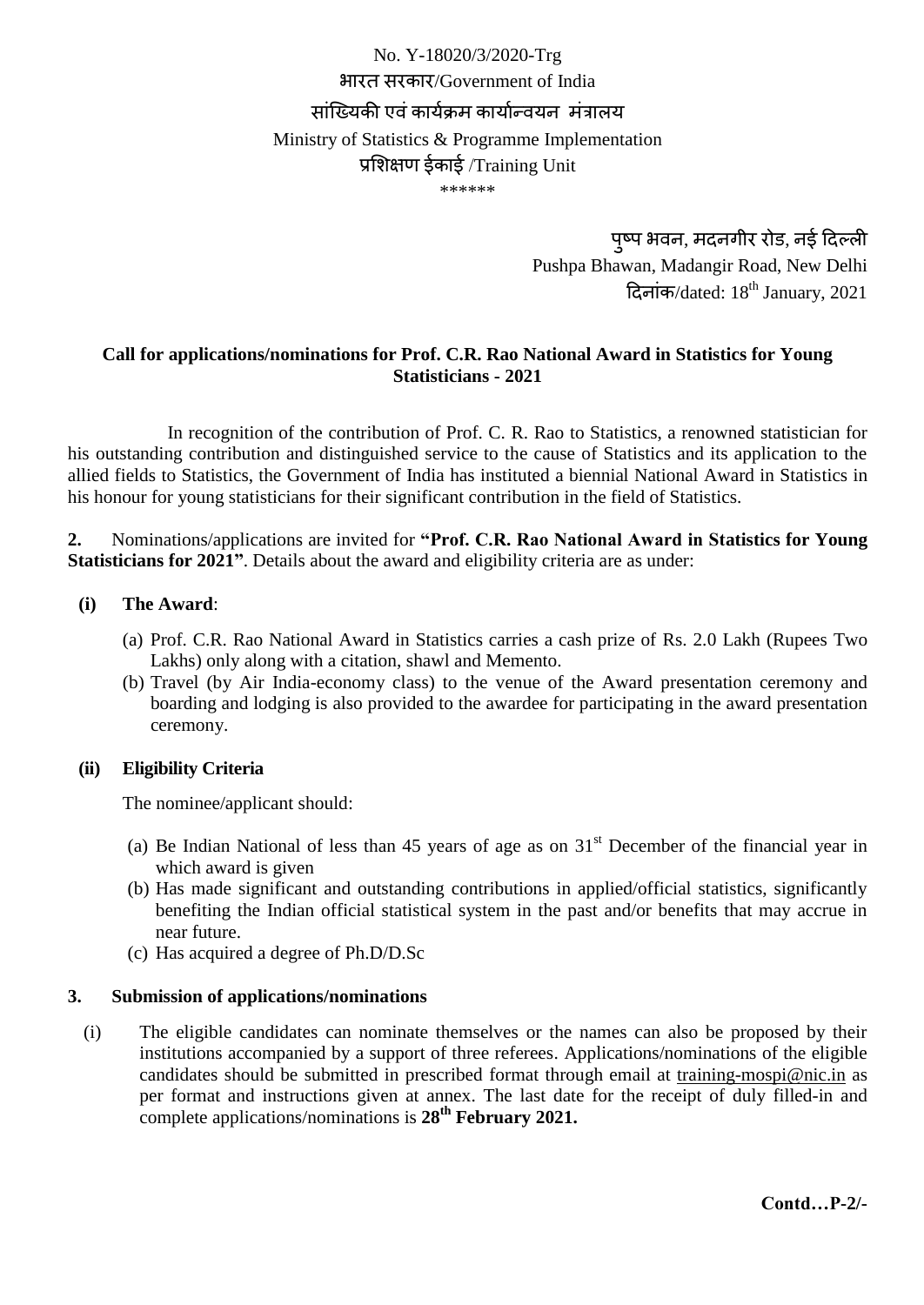(ii) Names and complete addresses of any three distinguished statisticians, along with their fields/subjects of specialization, are also required to be submitted along with application/nomination for the purpose of reference. These distinguished statisticians may be requested to send the testimonials directly to the Additional Director General, Training Division, National Statistical Office, Ministry of Statistics & Programme Implementation at email **[training](mailto:training-mospi@nic.in)[mospi@nic.in.](mailto:training-mospi@nic.in)**

#### **4. Procedure for selection of awardee**

(i) The selection of awardee will be done in two stages. Based on applications/nominations received, a Screening Committee chaired by Director General (C&A), MoSPI would recommend names to the Award Committee chaired by CSI & Secretary (S&PI) for final recommendation. The Award Committee of the Ministry can also identify and nominate candidates.

#### **5. Presentation of Award**

The Awards will be presented during Statistics Day function on 29<sup>th</sup> June 2021. During award ceremony, citations highlighting the work of the awardee(s) would be read out and awardee(s) may also be requested to take a session highlighting significance of their work.

\*\*\*\*\*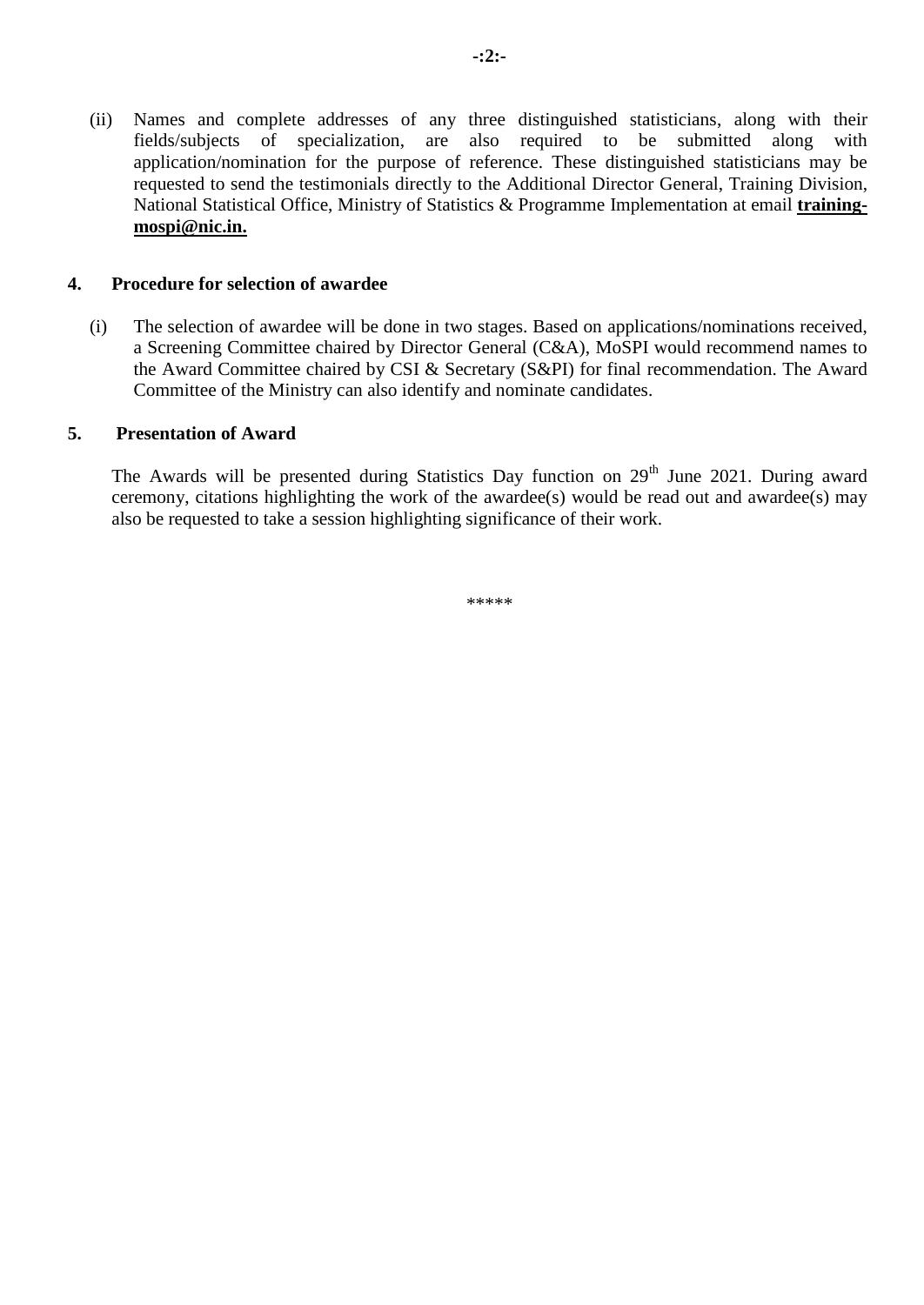#### **Annex**

## **Instructions for submitting applications/nomination for Prof. C.R. Rao National Award in Statistics for Young Statisticians-2021**

- (i) Download application/nomination format in MS Word Format by **[clicking here](https://mospi.gov.in/documents/213904/0/Application+Form+C+R+Rao+Award.docx/0da7bef7-515c-68c4-00a0-a97c9bca2b39?t=1611048844455)**.
- (ii) Fill the application/nomination form in MS Word Format.
- (iii) Printout of the duly filled-in application form may be sign by applicant or signed by nominator.
- (iv) The following documents should be sent through email at [training-mospi@nic.in](mailto:training-mospi@nic.in) with the subject **"Application Prof. C. R. Rao National Award in Statistics -2021".**
	- (a) Scanned copy of the duly filled-in and signed application form
	- (b) Duly filled-in **MS Word file of the application form**
	- (c) Applicant/nominee's resume/synopsis highlighting the statistical work done
	- (d) Copies of five most significant publications/research papers
	- (e) Other relevant document, if any, in support of candidature such as papers published/presented at conferences/seminars, technical reports and details of reviews and the books published etc.
- (v) Only signed copy of nomination/ application form should be sent through post to Director, Training Unit, Room No. 303, C Wing, 3rd Floor, Pushpa Bhawan, New Delhi- 110062.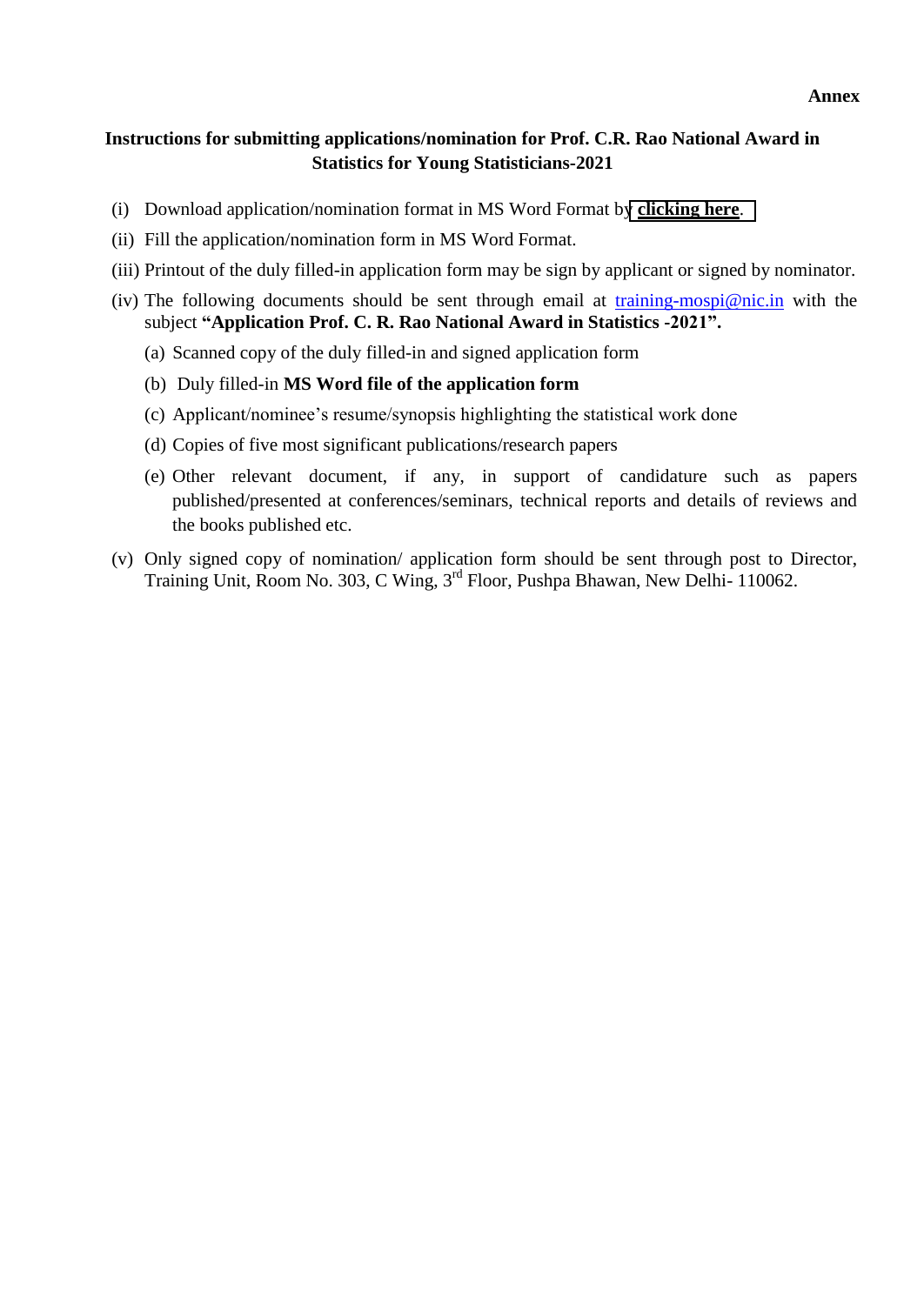# **Proforma for submission of nomination/application for Prof. C.R. Rao National Award in Statistics 2021**

#### Paste passport size colour photograph here

## **1. Personal Details**

| (i)   | Name of applicant/nominee                                              |  |
|-------|------------------------------------------------------------------------|--|
| (ii)  | <b>Sex</b>                                                             |  |
| (iii) | Date of Birth and Age<br>$(as on 31-12-2021)$                          |  |
| (iv)  | <b>Official Address</b><br>(with Telephone / FAX No.<br>and E-mail)    |  |
| (v)   | <b>Residential Address</b><br>(with Telephone / FAX No.<br>and E-mail) |  |

# **2. Academic Qualifications (Bachelor's degree onwards)**

| Degree/<br><b>Examination</b> | <b>Subjects</b> | Class/<br><b>Division</b> | $\frac{0}{0}$<br><b>Marks</b><br>obtained | <b>Year of</b><br><b>Passing</b> | University/<br><b>Institution</b> |
|-------------------------------|-----------------|---------------------------|-------------------------------------------|----------------------------------|-----------------------------------|
|                               |                 |                           |                                           |                                  |                                   |
|                               |                 |                           |                                           |                                  |                                   |
|                               |                 |                           |                                           |                                  |                                   |

# **3. Details of the institution and positions held/work performed (in chronological order)**

| <b>Period</b> | <b>Place of</b><br>Employment/<br><b>Research</b> | Name of<br>the<br><b>Employer</b> | Designation/<br><b>Position</b><br>held | <b>Brief</b><br>Work<br><b>Details</b> | <b>Remarks</b> |
|---------------|---------------------------------------------------|-----------------------------------|-----------------------------------------|----------------------------------------|----------------|
|               |                                                   |                                   |                                         |                                        |                |
|               |                                                   |                                   |                                         |                                        |                |
|               |                                                   |                                   |                                         |                                        |                |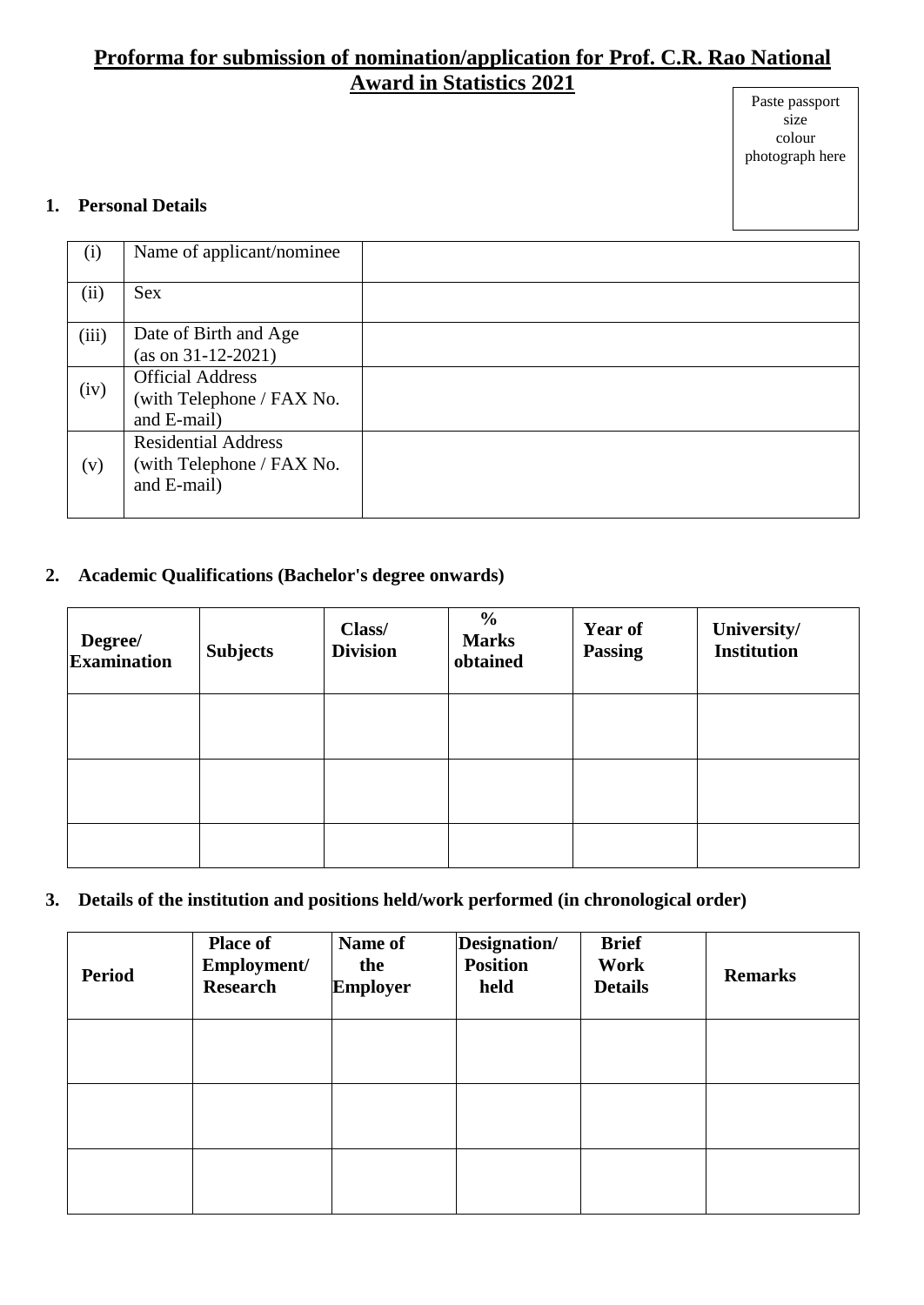**4. Brief description of the nominee/candidate's field of statistical expertise/subject of specialization**

**5. Details of awards and fellowships received, if any**

**6. Describe the candidate/nominee's contributions to Theoretical/Applied/Official Statistics significantly benefiting the Indian official statistical system in the past and/or benefits that may accrue in near future (maximum of two pages)**

**7. Names and complete addresses of any three distinguished statisticians, along with their fields/subjects of specialization, are also required to be submitted along with application/nomination for the purpose of reference. These distinguished statisticians may be requested to send the testimonials directly to the Additional Director General, Training Division, National Statistics Office, Ministry of Statistics & Programme Implementation at email [training](mailto:training-mospi@nic.in)[mospi@nic.in](mailto:training-mospi@nic.in)**

| S. No. | Name | Field/subject of specialization | Contact details |
|--------|------|---------------------------------|-----------------|
|        |      |                                 |                 |
| (ii)   |      |                                 |                 |
| (iii)  |      |                                 |                 |